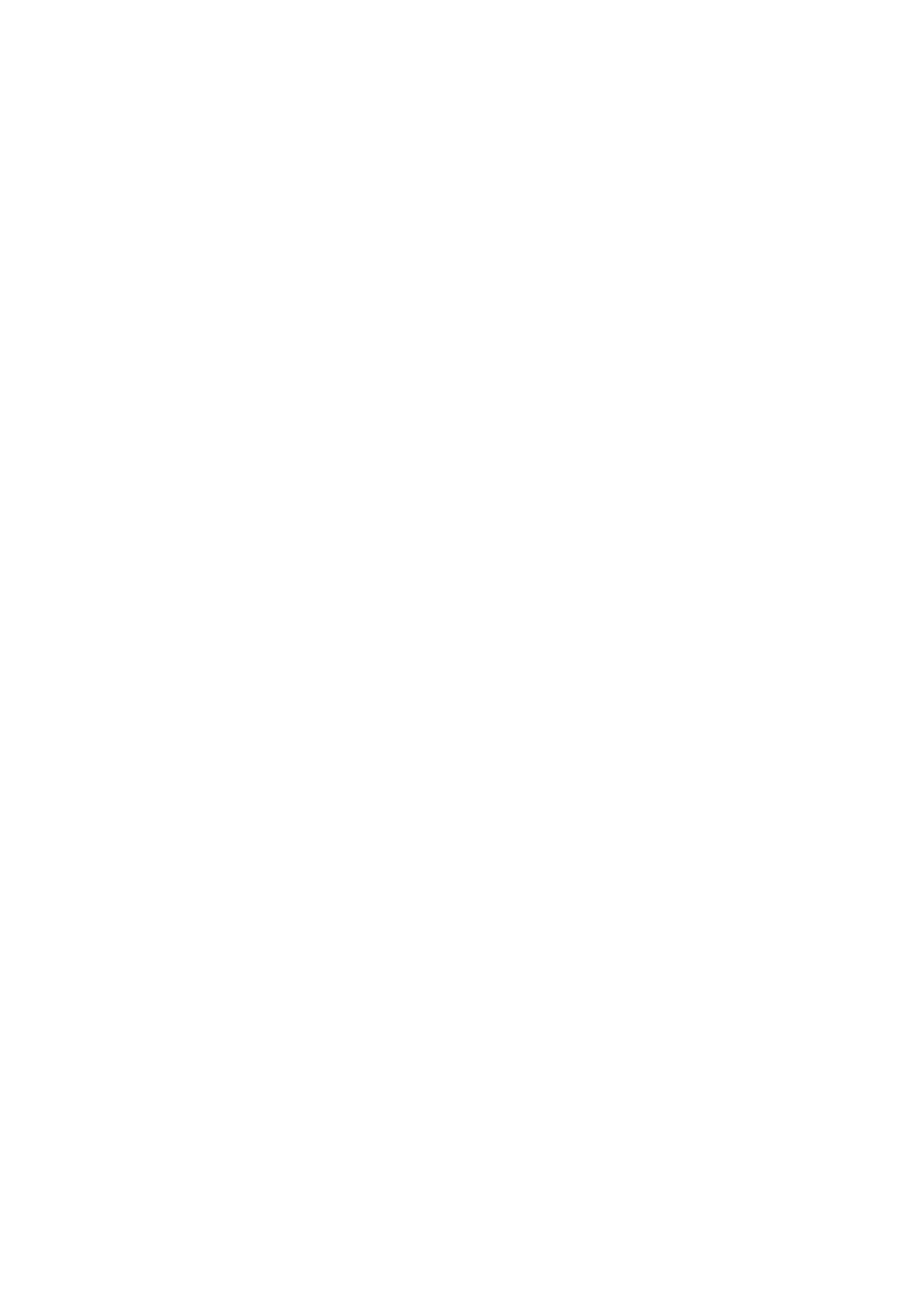#### <span id="page-2-1"></span><span id="page-2-0"></span>**3. Committee Reports**

# **REPORT OF THE REGULATORY PROCESSES COMMITTEE MEETING OF 24 MAY 2017**

#### **The Committee recommends:**

#### **Road Stopping and Exchange - Legal Road Adjoining 19 Devon Street, Aro Valley**

#### **Recommendations**

- 1. That the Council:
	- a. Agrees that approximately 32m² (subject to survey) of unformed road shown outlined red on Attachment 1 (the Land), and adjoining 19 Devon Street, Aro Valley (Lot 3 DP 5767 CFR WN316/98) is not required for a public work and is surplus to Council's requirements.
	- b. Agrees to dispose of the Land (referred to in recommendation a) either by sale or exchange for approximately 72 m<sup>2</sup> of the owners adjoining land currently *part of* 11 Devon Street (Lot 1 DP 89235 CFR WN56A/536) shown outlined yellow on Attachment 1 (the Applicant's Land).
	- c. Agrees to acquire the Applicant's Land.
	- d. Delegates to the Chief Executive Officer the power to conclude all matters in relation to the road stopping and disposal of the Land, and the acquisition of the Applicant's Land, including all legislative matters, issuing relevant public notices, declaring the road stopped, negotiating the terms of sale or exchange, imposing any reasonable covenants, and anything else necessary.
	- e. Notes that if objections are received to the road stopping and the applicant wishes to continue with the road stopping, a further report will be presented to the Committee for consideration.

#### **Attachments**

| Attachment 1. | Aerial View - Legal Road Adjoining 19 Devon Street, Aro<br>Vallev |        |
|---------------|-------------------------------------------------------------------|--------|
| Attachment 2. | Aerial view of surrounding streets                                | Page 5 |
| Attachment 3. | Views at street level                                             | Page 6 |

**Members:** Mayor Lester, Councillor Calvert, Councillor Calvi-Freeman, Councillor Lee, Councillor Sparrow (Chair).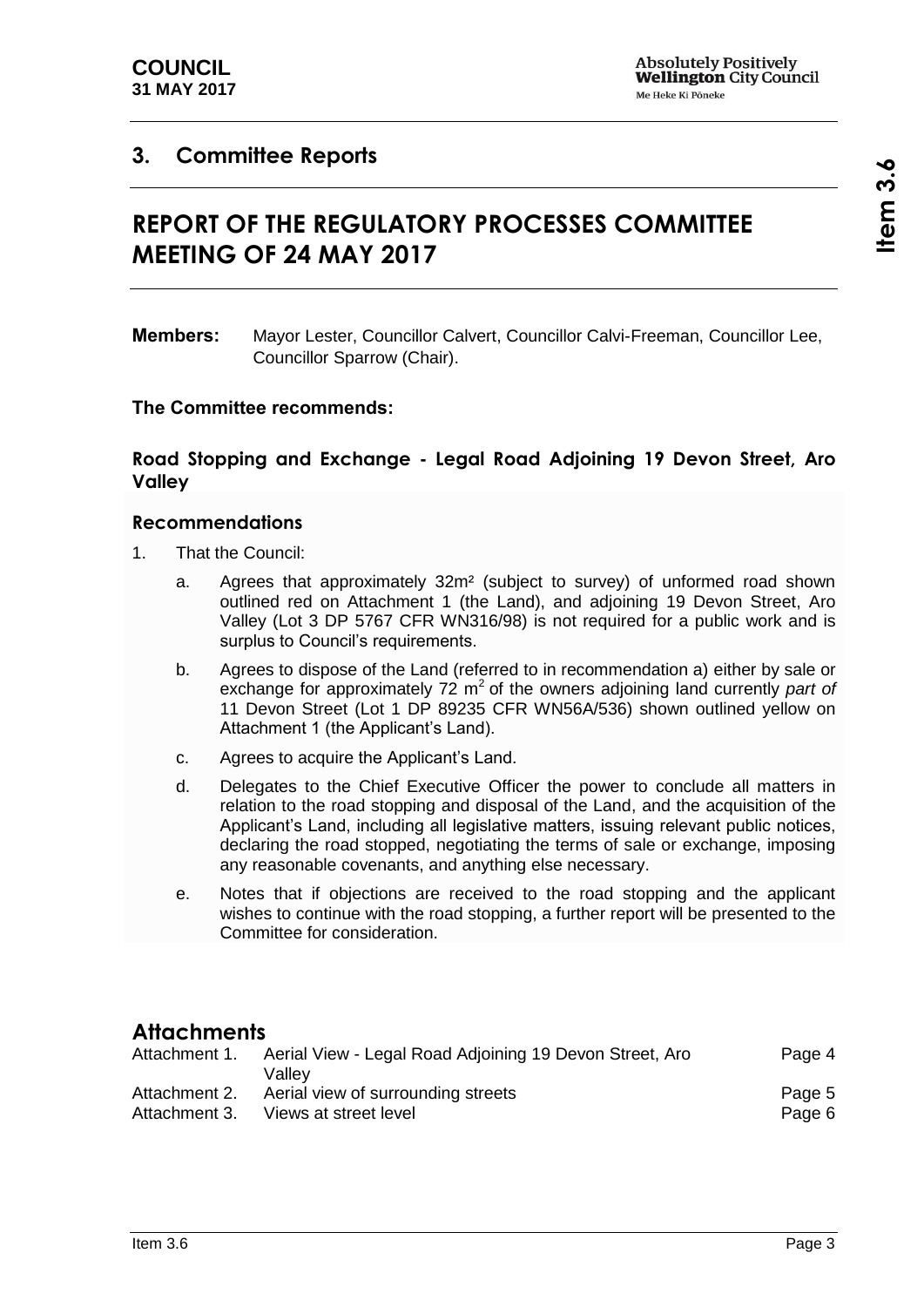<span id="page-3-0"></span>Lot  $2D$ Approx 32sqm road<br>Tand proposed to be<br>stopped and<br>ama stand with 19 **VSTREET** P 5767 Devon St Lot 1 DP 827  $\geq$ DEW 22 13 IJ. Pt Lot 19 DP 676 Lot 1 DP 57 ω B Lot 2 DP 57  $\omega$ Lot 1 DP 89235 at 3 DP 578 PIS ec 22 TOWN OF Approx 72 sqm<br>proposed to be<br>acquired by Wi Lot 4 DP 5789 **CON**  $rd$  as Ro st<br>Rg p of exi<br>ad land ïО Lot 5 DP 5789  $\omega$ Lot 6 DP 5789 8 Lot 7 DP 5789

Aerial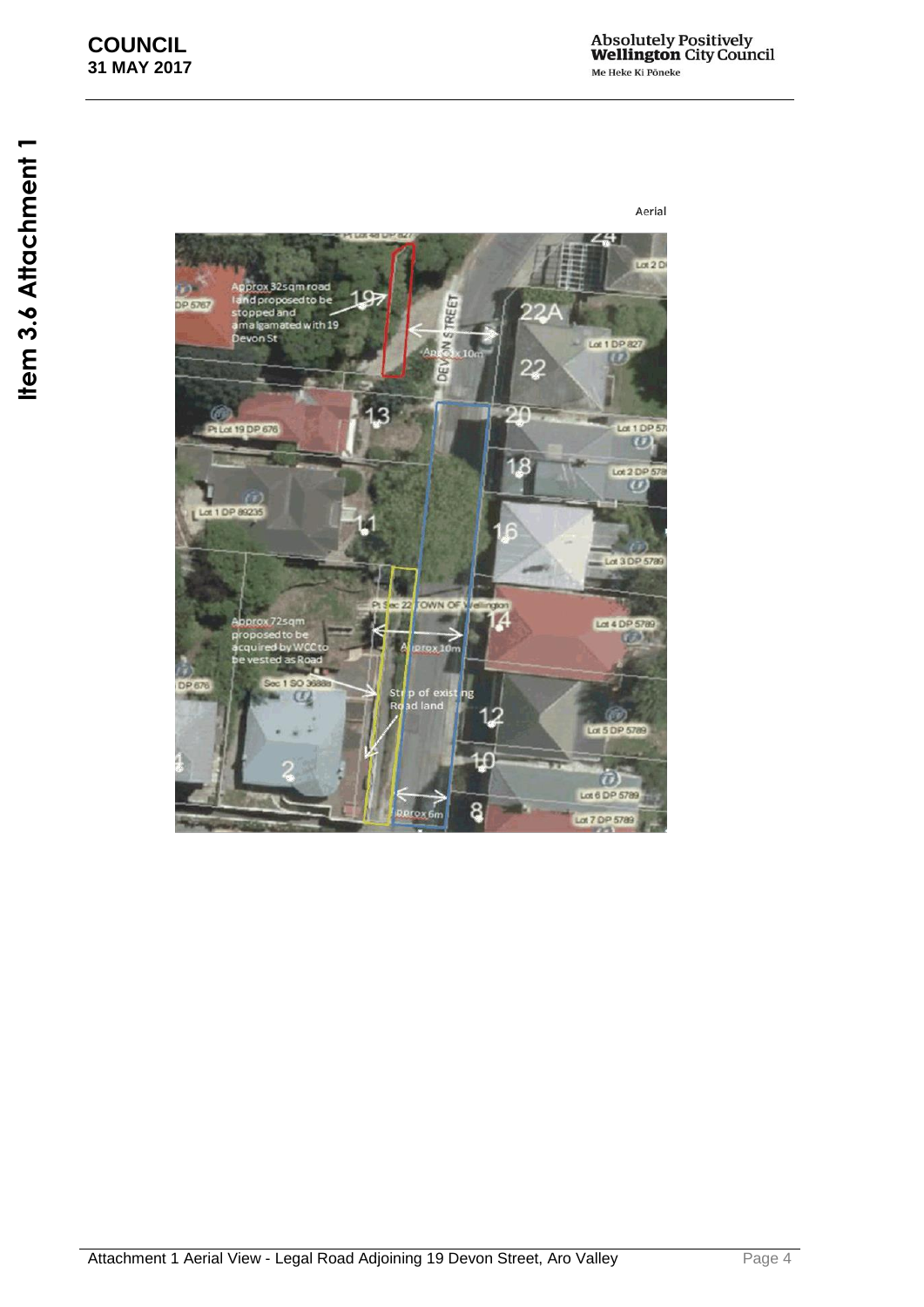**Item 3.6 Attachment 2 3.6 Attachment 2**

Aerial view of surrounding streets

<span id="page-4-0"></span>